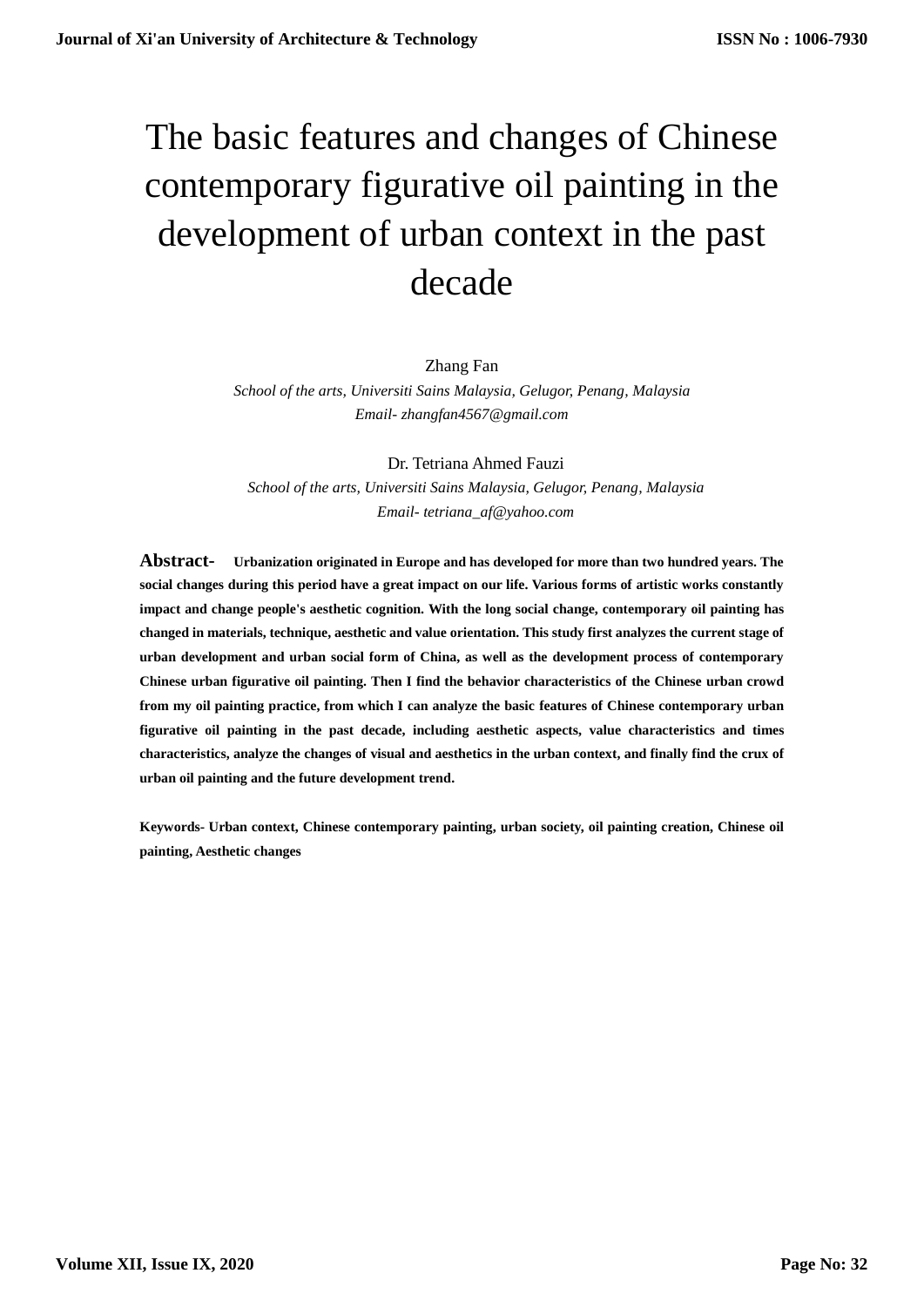### I. INTRODUCTION

The urban refers to a regional social community with a relatively large area and a relatively high population density. The non-agricultural industry and the non-agricultural population are the main settlements. It is gradually evolved from the countryside. As a political, economic and cultural center, the urban has the functions of market regulation and the social contract. Urban society has four main characteristics. First, the human population in the urban has a fairly high population density. Second, residents of different occupations and different backgrounds in the urban are anonymized. Third, people's activities in urban society tend to be more specialized, and the level of knowledge is generally higher than that of rural residents. Fourth, the urban lifestyle is diversified, the pace of life is fast, and competition is fierce.

When the social economy develops to a certain stage, the urban will develop with the accompanying state. The earliest cities in the world appeared in the lower reaches of the two rivers, the Nile, the Indus and the Yellow River. During the feudal society, social productivity was further developed and the scale of the urban expanded. For example, the population of the capital of the Northern Song Dynasty (now Kaifeng, Henan Province) reached 1.5 million; the population of Paris and Cairo in the 15th century reached 275,000 and 450,000 respectively. During the industrial revolution, the capitalist production relations developed, and the modern mechanized production of urban industries rose rapidly, and the number of emerging cities increased sharply. At the beginning of the 20th century, the number of residents in London grew to 4.536 million, making it the largest city in the world at the time. In modern society, the modern urban is a representative city with political, economic and cultural integration and greater competitive advantage in the urban system. The modern metropolises that are currently recognized around the world include New York, London, Shanghai, and Tokyo.

As a field of urban oil painting development, China's contemporary urban society is in a period of no unified social form. At present, China's contemporary society is in the development stage of the impact of traditional and modern social value systems. The patriarchal society based on Confucianism for thousands of years and its blood-based ancestral society is deeply rooted in social development. At the same time, commodity exchanges, laws and regulations in modern industrial society are strongly involved in the development of contemporary society in China. Therefore, China's contemporary urban social form is in a transitional stage, and cultural development is at a stage of diversified development.

The oil paintings of Chinese contemporary urban themes began to appear in the late 1980s, and a group of painters with the characteristics of the times entered people's sights: Zeng Fanzhi, Zhang Xiaogang, Yue Minjun, Fang Lijun and Wang Guangyi and others have placed their concerns on the different emotional changes of people in urban life. Zhang Xiaogang focuses on the fate of the individual in history, and Fang Lijun pays more attention to the emotional expression of the character. Artists of this period are more inclined to bring their own emotions into the works, and to express their feelings of life in life with a brush. Entering the 1990s, the first year of China's consumption era, Yin Chaoyang focused on the changes in people's daily lives in the new era. The works of this period often focus on the two themes of thinking about social issues and the resistance encountered in real life. Along with the arrival of the new century is the flourishing development of video art, performance art and installation art. These emerging art forms have impacted people's traditional aesthetic concepts. Contemporary oil painting creation has also entered a new stage. After a series of changes, the emotions conveyed by the works are more delicate. During this period, the artist established his own unique artistic language in various ways, and even represented the influence of the urban environment on people through decomposition and reorganization.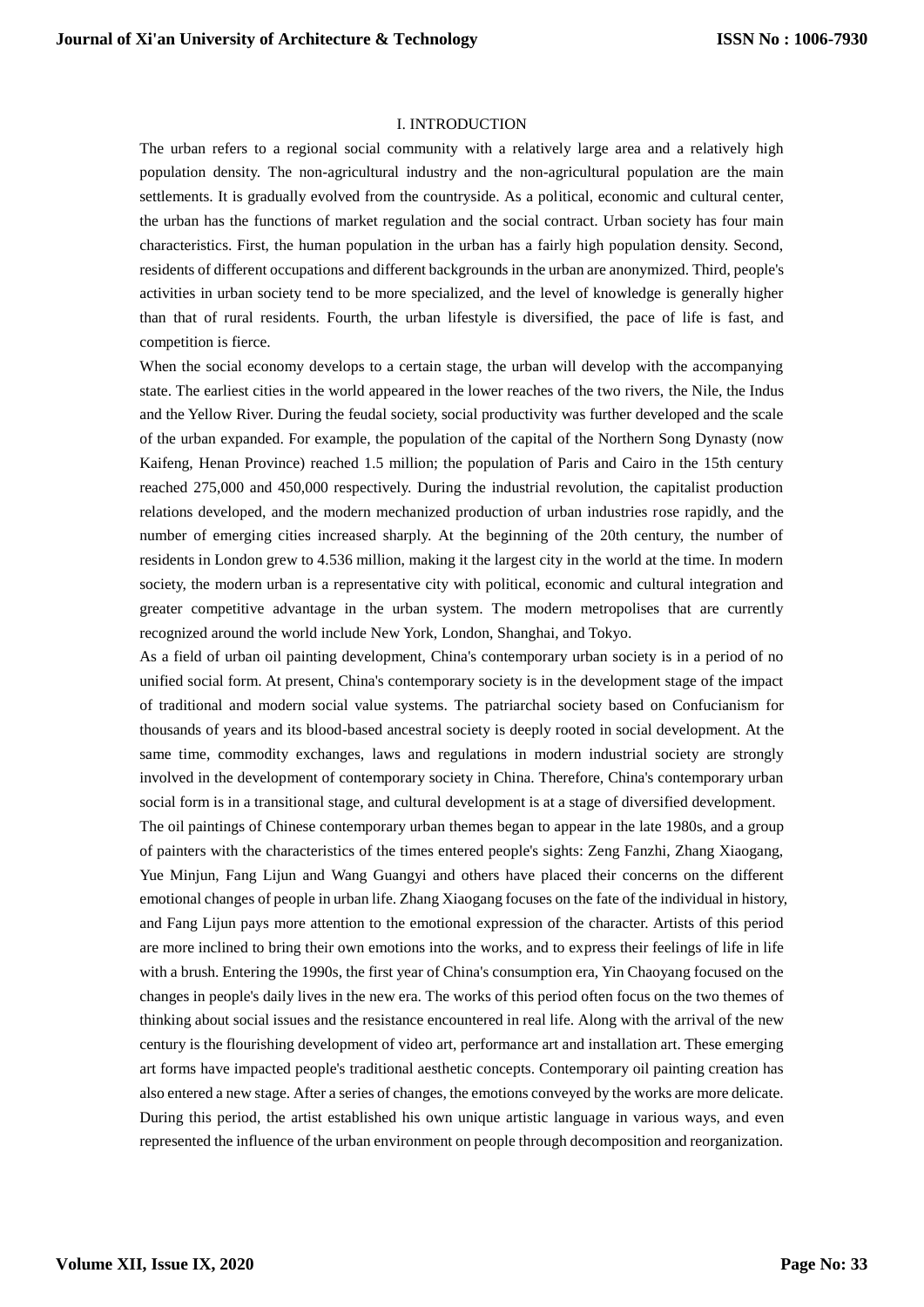## II. METHODOLOGY

The main purpose of this study is to summarize the basic characteristics of the development of Chinese urban figurative oil painting in the context of the urban in the past decade, find the aesthetic changes, and then provide the theoretical basis for artists' creation. As a combination of theory and practice, this study uses the research method of art sociology in theoretical analysis and focuses on oil painting practice in practice.

Throughout the world, urban life has become one of the main lifestyles of contemporary people, and there are more and more researches in the urban context. Therefore, in the art discipline, the figurative oil painting in the urban context is an important topic in the creation of contemporary oil painting, and in the process of urbanization in the past decade, the new changes brought about by social changes have changed the basic characteristics and aesthetic methods of contemporary Chinese figurative oil painting. This topic mainly studies the new characteristics of Chinese contemporary figurative oil painting in the context of the city in the past decade, as well as the changes in the new aesthetic way in the past decade.

### *2.1 Interdisciplinary research*

Each research area has its own views and solutions. If we put the research problem in a broader field, we can get a view that the original research field cannot get, and the research results will be more widely recognized.

Nowadays, with the continuous development of science and technology, social phenomena and social problems are becoming more and more complex. Any discipline can not only rely on the discipline itself to solve problems, so interdisciplinary research is very necessary. The expression of the urban crowd's emotional psychology in Chinese figure oil painting is not only a study within the art discipline but also a comprehensive study integrating sociology and aesthetics. The mood of the Chinese urban crowd and the character oil painting of the Chinese contemporary urban context are both produced and developed in the context of contemporary Chinese urban life, so the background of sociology is very important for this study.

# *2.2 Library research*

The theory of art sociology has developed for more than 200 years. Hippolyte Adolphe Taine (1828- 1893), a French artist, put forward the theory that the development of art is subject to three elements of race, milieu and moment, which is the theoretical basis of art sociology. Arnold Hauser (1892-1978) believes that the analysis of works of art must rely on sociology. In his theory, he analyzes the laziness of art in the social environment. Hauser explained the popularity of art. He stated that "the popularity is never directly determined by the public, but often determined by the representatives of the public in their social stratum". Pierre Bourdieu (1930-2002) analyzed the relationship between relational thinking and social-spatial structure, and put forward the view of "field". "Only in a highly independent literary and art field, people who want to be different from ordinary people in the art world are determined to show their relative external, political or economic independence of power". <sup>1</sup> All of these theoretical studies provide the relevant research background and theoretical basis for my research.

# *2.3 Practice-based research*

As a part of my research, urban figurative oil painting, through the observation of urban figurative in life and the experience of the surrounding urban environment. In my works, I have been thinking and

-

<sup>1</sup> BOURDIEU Pierre. 2001(03). The Rule of Art. Beijing: Central Compilation & Translation Press, PP: 76.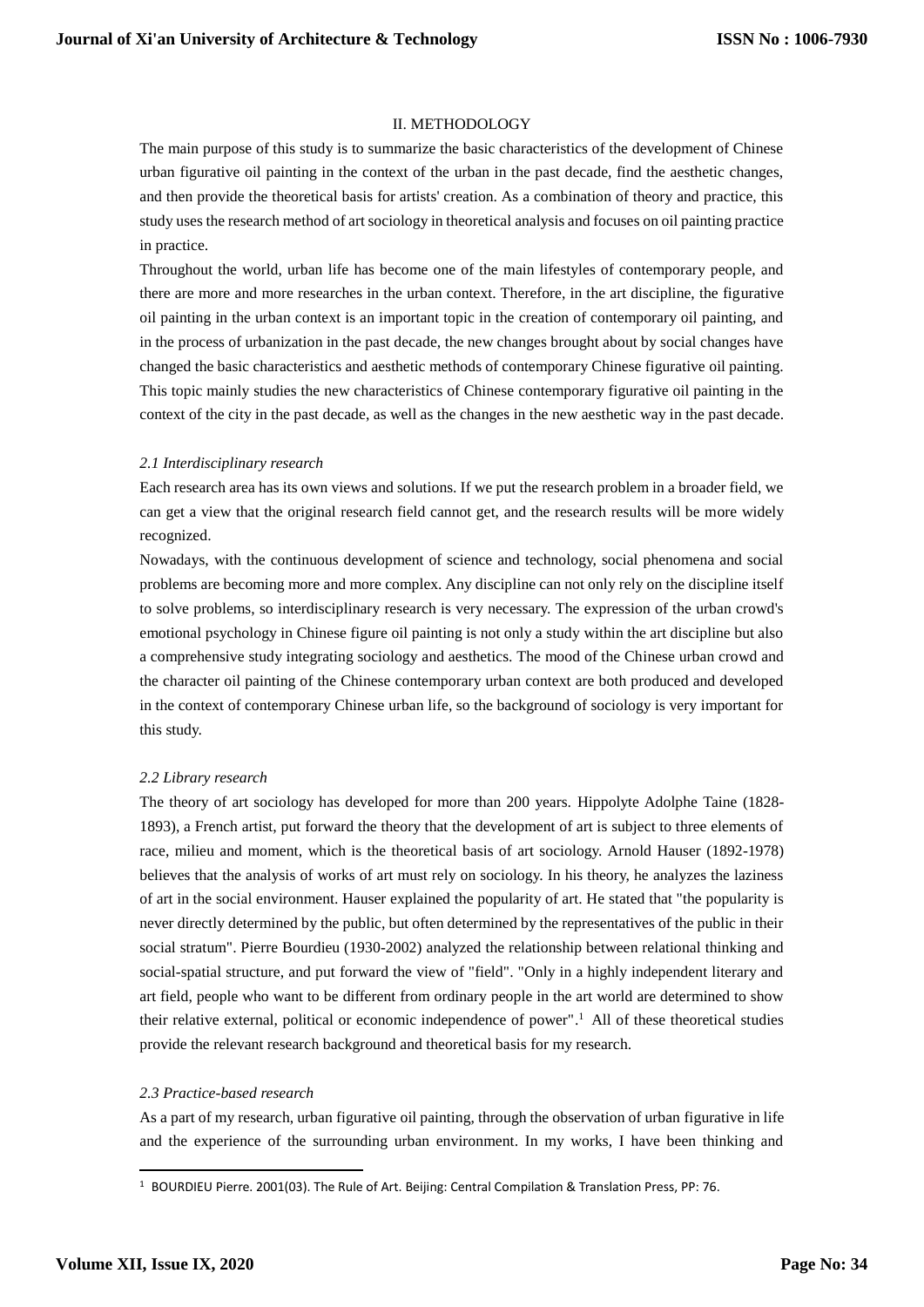practicing again and again, exploring the expression techniques in contemporary urban oil painting, and finding the behavior characteristics of contemporary urban people in China from the repeated creation. First of all, busy is the most obvious behavior characteristic of the contemporary urban population in China. In the past 20 years, behind the rapid development of China's economy, every builder has made unremitting efforts. Therefore, working constantly has become a common living condition of urban people in China. "Landscape" (Figure 2.1) depicts people on vacation in the city. Even when they are on vacation, they still can't put down their work. Even if the beautiful landscape is in front of them, they just enjoy the landscape in their hands. The two paintings depict the morning and the evening respectively. Although the time is changing, the state of the characters does not change. "Driving" (Figure 2.2) depicts



Figure 2.1 Landscape, 2019, oil on canvas, 35×90 cm



Figure 2.2 Driving, 2019, oil on canvas, 50×60 cm





Figure 2.3 Subway, 2019, oil on canvas,  $61\times72$ cm Figure 2.4 Doll machine, 2019, oil on canvas,  $60\times60$  cm

a person who is driving. From the rear-view mirror, we can see that even when driving, the driver does not put down his work, focuses on doing his own things and ignores safety. What I want to express is that busyness exists all the time in life.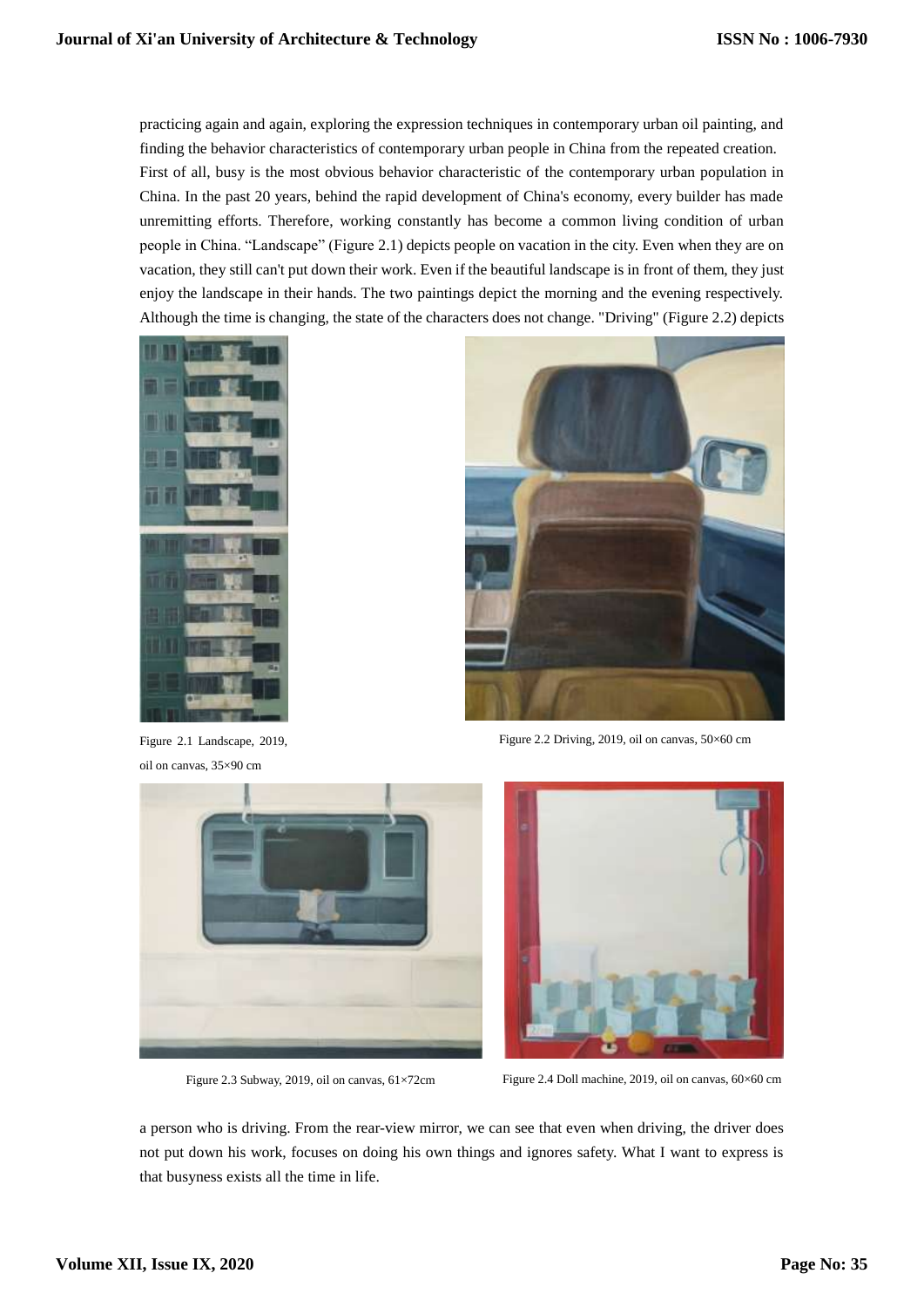Secondly, the behavior characteristic of contemporary urban population in China is rarely face-to-face social interaction. With the emergence and wide application of high-tech products such as the Internet in urban society, which brings great convenience to people's work and life, it also greatly reduces the opportunities of face-to-face communication between people, making more and more young people in contemporary cities increasingly afraid of social contact. "Subway"(Figure 2.3) depicts that in the subway at night, all the passengers around left the subway one after another, leaving only one passenger who could not find the way. He didn't ask the people around him, until all the people around left, leaving only his figure in the subway window. "Doll machine"(Figure 2.4) depicts the common doll machine, changing the dolls in the doll machine into people who focus on themselves. These people are just like toys. Even if they are face-to-face, they will not communicate with others, and the external performance of the characters will not change. What I want to show is the fear of people communicating with each other.

Finally, the behavior characteristic of contemporary urban population in China is to ignore the people around. With the popularization of education, people in contemporary urban society in China show a strong sense of self-awareness, and a high degree of self-concern makes people begin to reduce the attention to people around them. "Cinema" (Figure 2.5) depicts an old cinema in which some people focus on doing their own things when the movie is showing, so that they don't find out at the end of the movie and are still doing their own things.



Figure2.5 Cinema, 2019, oil on canvas, 61×72 cm

In my oil painting practice, I mainly choose the gray tone. In the current urban society of China, the color in the city is richer and richer, but the inner world of the urban population has formed a huge contrast with it. The greater the contrast, the lower the happiness index of the current urban population in China. Urban life brings great satisfaction to people's material life, but it can't bring satisfaction to people's spiritual life, even can't get any emotional release. These problems in urban life still need to be discussed.

# III.BASIC FEATURES

Through my creative practice, I can make a preliminary analysis and summary of the basic feature of Chinese contemporary urban figurative oil painting in the past decade. *3.1 Aesthetic aspects*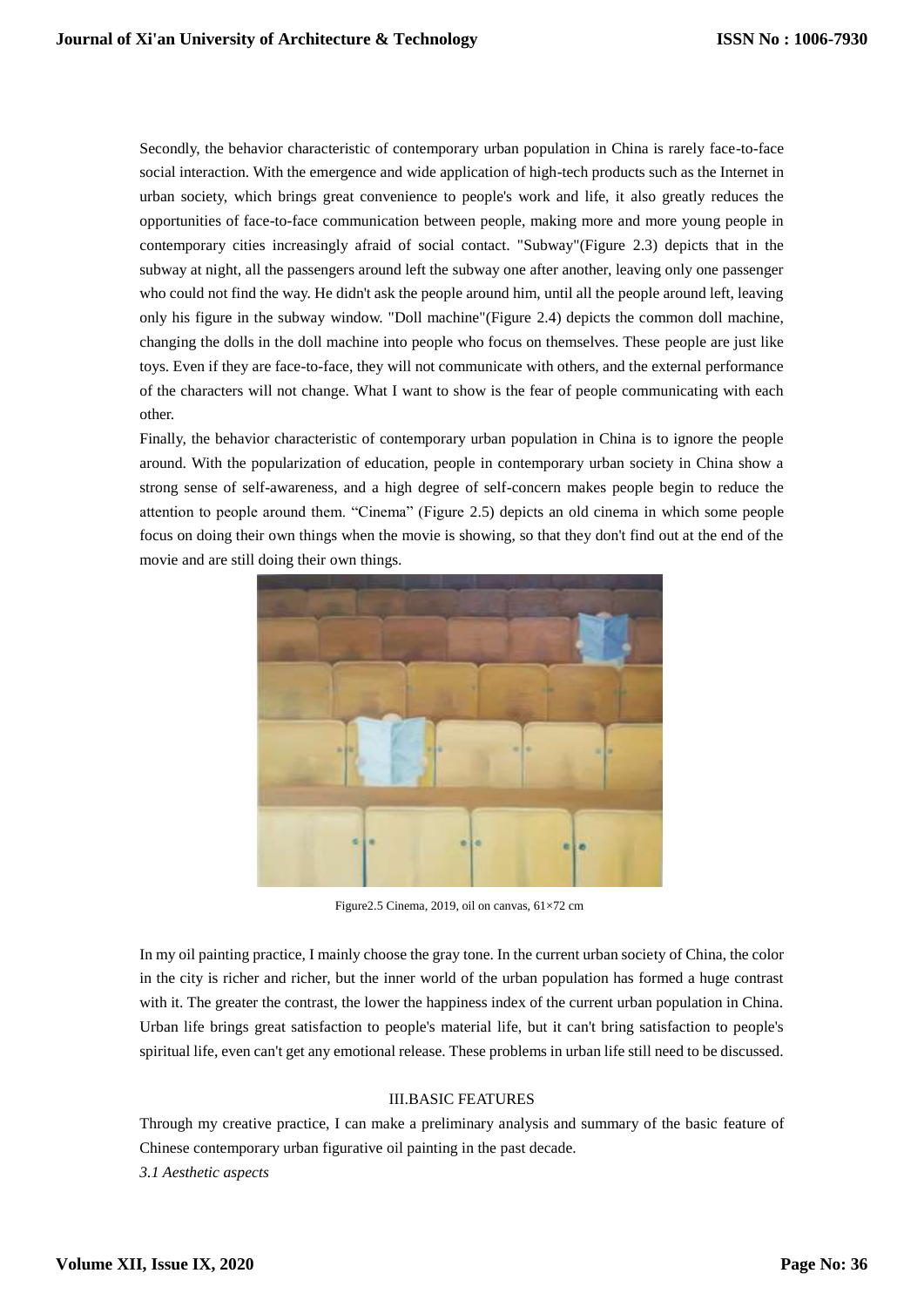Due to the diversity of urban culture and the complexity of the audience's life background, the creation of contemporary figurative oil paintings in the urban context is very diverse in terms of expression techniques. In terms of form and content, it breaks through the inherent forms of traditional painting, including color and composition, which has broken the fixed thinking. Different artists have different ways of expression, thus forming a unique aesthetic style.

# *3.2 Value characteristics*

Contemporary figurative oil paintings display unique value characteristics in the urban context. The diversity of urban culture makes the value characteristics of oil paintings different from those of traditional culture. The contemporary figurative oil painting has broken through its own limitations and has shown unprecedented unique value in the urban context.

The first is the documentary. The documentary is the most basic value feature of visual art. As the process of urbanization continues to deepen, the artists, as witnesses, often record the changes around them with the brush in their hands. In China, rapid urbanization has led to a growing gap between urban and rural areas, which has created a series of problems that are also one of the focuses of the artist. This kind of documentary is different from the documentary in realism, but it absorbs the expressiveness of modernism on the basis of realism. The documentary in realism is to arrange scenes and characters in the traditional aesthetic order. In the urban context, artists often inject their feelings and emotions into the picture, no longer simply depicting, from the color, composition. And then to the expression can feel their attention to the work and the surrounding environment.

The second is daily. Nowadays, influenced by popular culture and market culture, many painters put their concerns around them, including their daily lives, their loved ones or unfamiliar strangers. These themes and contents that were not recognized by traditional paintings have gradually become the main force of artistic expression. They have drawn oil paintings from the impression that the masses are difficult to understand and too far from the reality of life, and have returned to the general public and joined the new concept. The daily life of contemporary art is influenced by the deepening of consumer culture and mass media. Under the influence of consumption, people's attention is increasingly concentrated on daily consumer goods and daily life, coupled with the continuous development of new media such as the Internet. Lifestyle and lifestyle attitudes are rapidly spreading. These works break through the traditional forms of artistic expression, do not choose grand scenes and stories, and use the attention of the present life and the experience of their own inner world to use small scenes, small stories or small characters in life. The way it is portrayed, the expression is strengthened, and often appears in fragments, giving up the way to tell the complete story. This way, we no longer only pay attention to the superficial image, but also pay more attention to the communication of internal concepts.

The third is critical. With the continuous development of science and technology, the advent of the Internet era, the social and cultural environment has gradually become more relaxed. In the field of visual art, there have been a number of works that criticize the problems that arise in the process of social phenomena and urbanization. These works start from the aspects of public psychology, social issues and the culture of the times. The artists express their feelings in a humorous or metaphorical way, which evokes more people's thinking. Artists place their opinions and attitudes in their works. This indirect expression is more likely to impress the audience than the spread of words. This kind of critical expression increases the artist's creative power. It not only expresses his own emotions, but also wants to cause the audience to think, and thus reach the role of warnings and appeals. The deeper level is to promote the development of society towards a good momentum.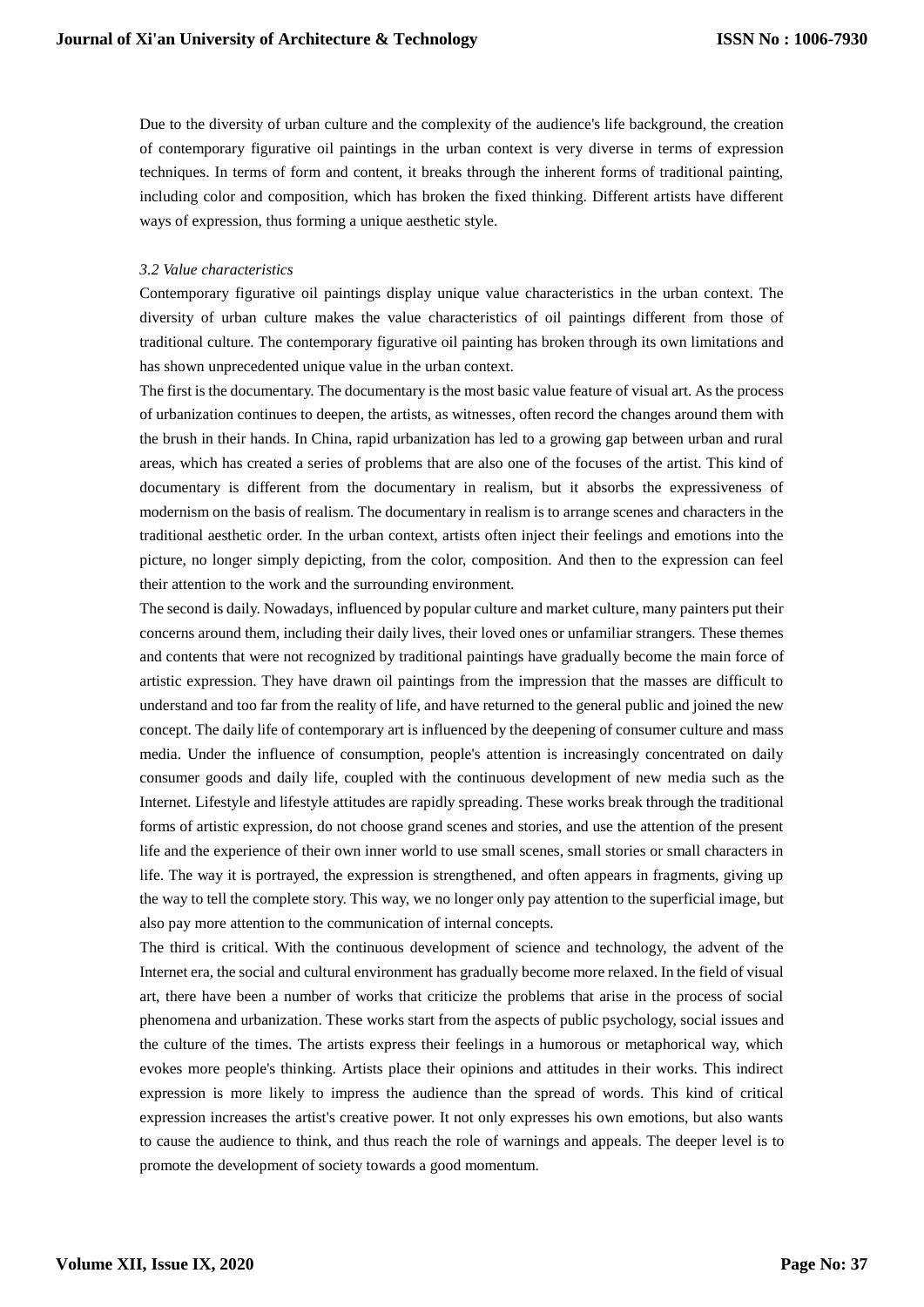# *3.3 Times characteristics*

The development of the times has also enhanced the public's aesthetic ability, so artists are required to constantly absorb the new elements brought about by the new era. In the urban context, the advanced art trends of the West are constantly introduced, focusing on social reality and individual emotions. The artist's own artistic quality is also constantly improving. First of all, the continuous popularization of high-tech products, the way artists create is also changing. The injection of printing and collage has made contemporary oil paintings more vibrant than ever. Secondly, the continuous improvement of the art market mechanism has promoted the artist to perfect his artistic language, hoping that his works can be favored by the market and enhance the enthusiasm of the artist.

# IV.VISUAL AND AESTHETIC CHANGES

In the past decade, great changes have taken place in China's urban life, which has brought changes to the basic characteristics of contemporary Chinese character oil painting in the urban context. Meanwhile, visual and aesthetic are also changing.

# *4.1 Visual change*

The development of visual ideology in China has also gone through several different periods. The social ideology of the Cultural Revolution required artworks to promote the revolutionary spirit, and the visual form showed the revolutionary image symbols. Since the 1990s, globalization and the further development of all walks of life, the visual form of pop symbols, regional symbols, folk symbols, genre symbols, and other visual forms. Visual symbols continue to evolve and even exaggerate over time, bringing new visual impacts to people. These new changes come from the transformation of people's ideology and the characteristics of urban culture.

### *4.2 Causes of visual changes*

In China, rapid urbanization has led to the migration of the population. The flow of population has not only caused people to give up their original living environment but also changed their cultural thinking in the original living environment. Under this circumstance, traditional painting thoughts were impacted by urban culture, replaced by elements such as absurdity and abstraction in urban culture. The humorous and satirical forms of popular culture also officially embarked on the stage of history. Therefore, the visual ideology of contemporary Chinese oil paintings changes with the transformation of social ideology. In essence, it also changes with the changes in social development in the current political environment.

### *4.3 Aesthetic change*

The social order of contemporary China affects the artistic expression of artistic works. As part of social ideology, artistic works are unified within the framework of the overall form of society. Similarly, works of art reflect real life, the face of the entire society, that is, the spirit of artworks. In the different periods of our visual ideology experience described above, the artistic aesthetic performance will also change. During the Cultural Revolution, the aesthetic expression of art was controlled by the unified rational norms of society, and the performance was relatively simple. After the reform and opening up, the social norms of social unification were broken by multiculturalism, and the aesthetics of art was more colorful.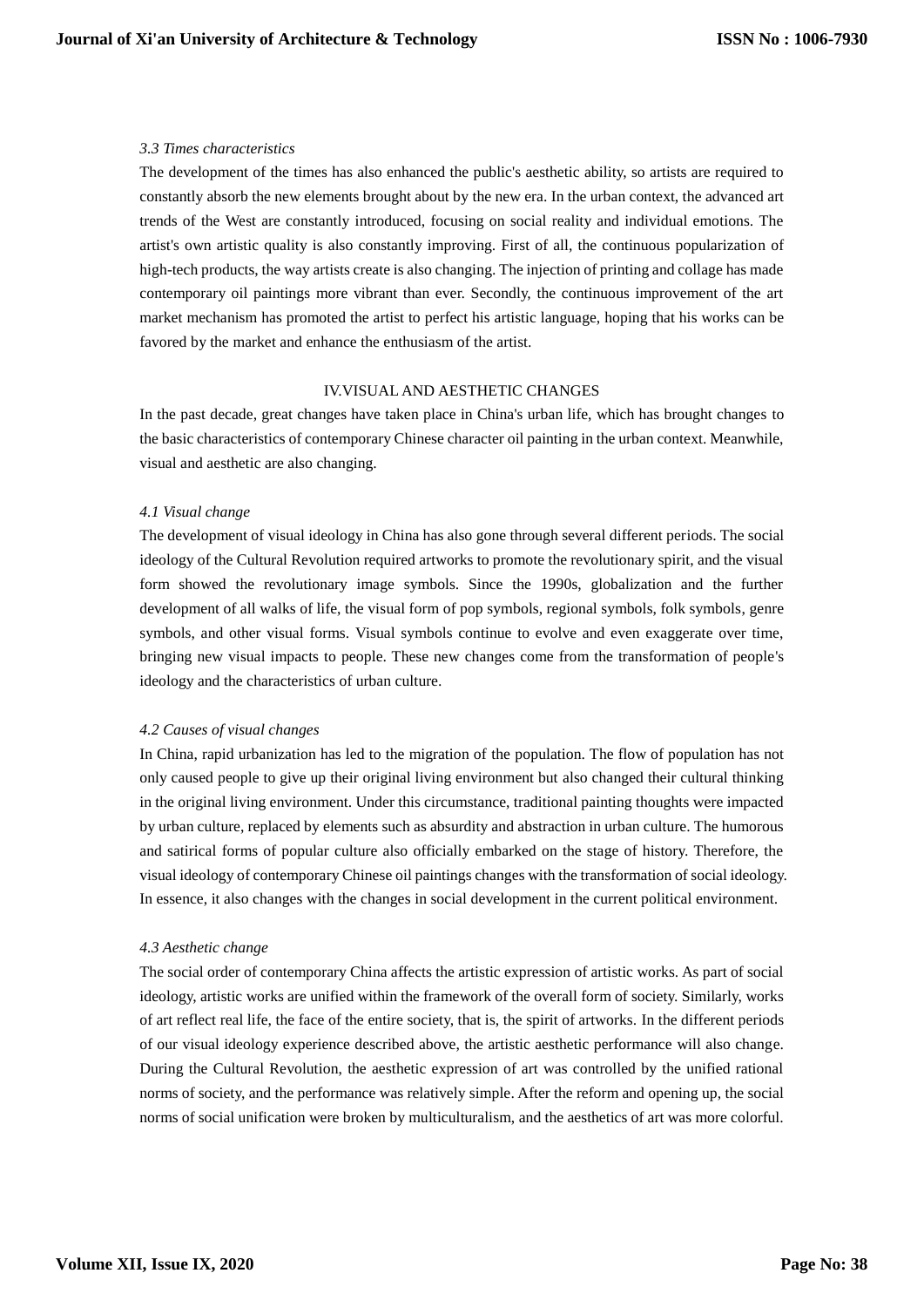# *4.4 Aesthetic Features of Contemporary Oil Painting*

The diverse context of culture allows contemporary oil paintings to exhibit diverse aesthetic characteristics. The early urban oil painting was to achieve the purpose of art's generalization of consciousness, so the aesthetic characteristics showed simplification and had a strong theoretical. Under the influence of this aesthetic characteristic, the oil painting works from the topic selection, the intention to the composition, the color matching, etc., all show similar appearance. Entering the medium-term urban oil painting, while retaining the purpose of early political education with the help of art, it also incorporates the real-life of various colors. The aesthetic characteristics show multi-dimensionality and return to the true feelings of the masses, thus fully reflects the complexity of contemporary urban oil painting aesthetics.

#### V. RESULT

The continuous development of figurative oil painting in urban context has an important positive impact on the development of contemporary oil painting in China. First, the creation of contemporary figurative oil painting in urban context enriches the content and form of contemporary oil painting in China, reflects the current cultural connotation, and promotes the Chinese oil painting art. Second, the creation of contemporary figurative oil painting in urban context reflects the unique spiritual connotation of our time, which is reflected in the concern for human nature and the perception of life, reflects the strong sense of social responsibility of oil painters, improves the creativity of oil painting art, and adds impetus to the development of art.

#### VI. DISCUSSION

Nowadays, the creation of contemporary figurative oil painting in the urban context is in a stage of constant exploration and continuous advancement. The continuous development of urban social culture provides a lot of materials for oil painting created in the urban context, but artists should also avoid the shortcomings brought by the rapid development of information. Urban society, as the universal social form of today's Chinese and Western society, is also worth exploring.

First of all, creative thinking reflects the current urban culture. Chinese urban art has been influenced by Western modern urban culture. After the collision between traditional art and Western art, a new situation has emerged. This situation is different from any period in history, and it is expressed in the attention of the times. Therefore, the artist must retain his ideology and his own independent thinking. Taking the social malpractices in the urban process and people's happy or sad life as the target of expression, we must dare to reveal the dark side of people and things.

Secondly, contemporary urban oil painting should touch the heart of the viewer and produce resonance. Artists in the creation, the choice of the content of creation are extremely important, those in-depth real lives, return to the local culture, and into a strong emotional urban oil painting can move the audience, and is a powerful and substantial work. In terms of the value of art, works that touch the heart are also works that reflect the spirit of the times. It is worth thinking and putting into practice for contemporary artists to engrave our current life and spirit of the times in art history.

Finally, works of art should fully show the characteristics of contemporary visual images. The characteristics of contemporary visual images are mainly reflected in breaking through the traditional realistic techniques, the disappearance of beautiful and noble aesthetic feelings and the diversification of artistic expression techniques. In the choice of theme, they often pay attention to the life around them and choose fragment style in a narrative way. Influenced by urban social culture, anxiety and depression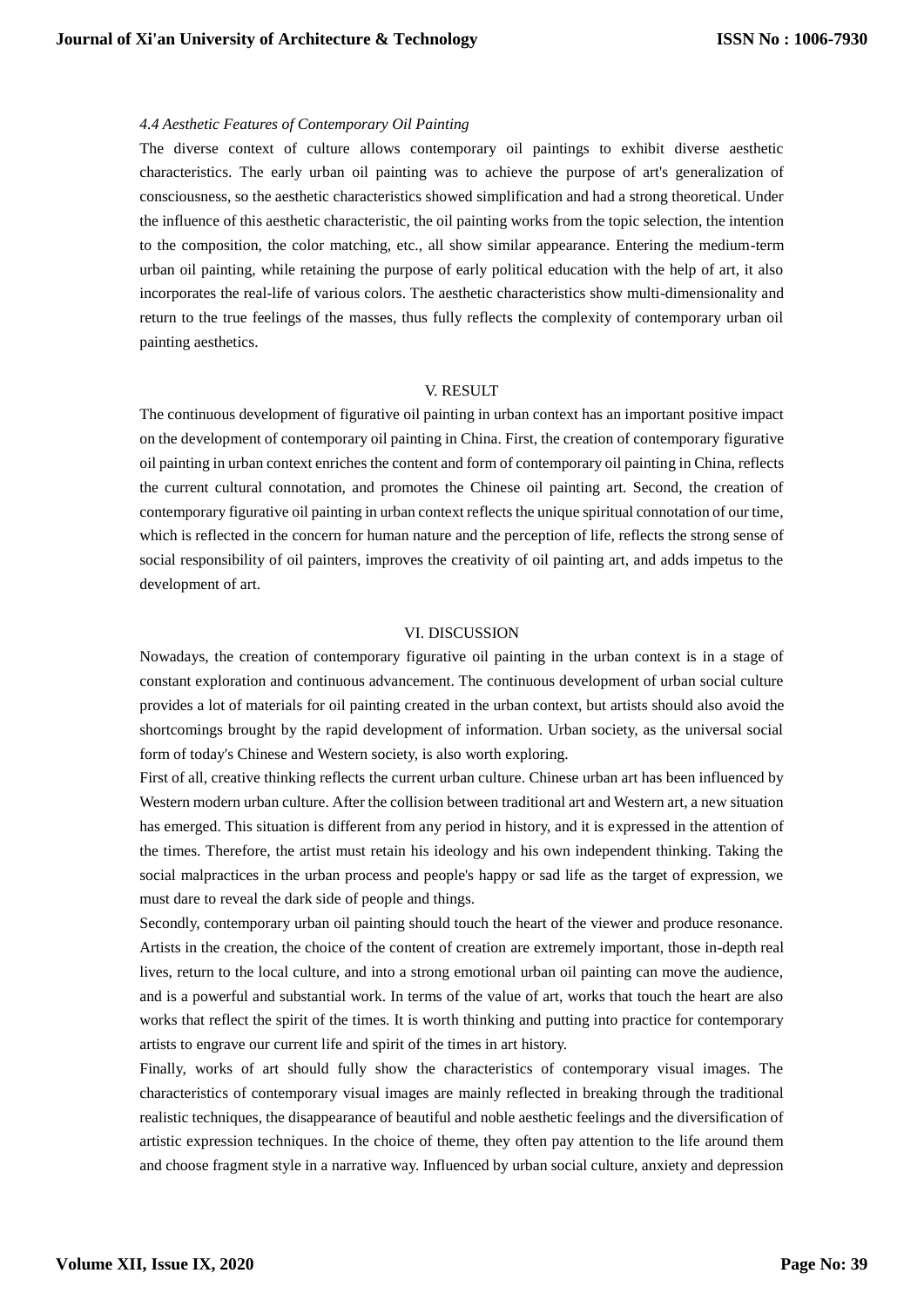often appear in urban works. The artificial beauty produced by industrialization and mass production is also one of the important features of contemporary art. Although the emotion conveyed by the picture may not be beautiful, it will bring a strong aesthetic identity.

To sum up, the contemporary oil painting in the urban context, although formed in the contemporary urban society under construction, has its own language style, and has formed a unique artistic landscape after integrating into the contemporary politics and economy. However, oil painting in an urban context has to face the relationship between cultural globalization and localization. As a new art language, it still needs a longer time to fill the theoretical gap, which also doomed to its development will be more diversified.

### VII. CONCLUSIONS

With the continuous promotion of urbanization in our country, urban culture also appears and develops with it. As a new subject, the research of figurative oil painting in an urban context has formed the visual art and cultural symbols with Chinese local characteristics in the past decade, which has special significance in the development history of Chinese oil painting. At the same time, the process of urbanization continues to deepen, and the development trend of urban oil painting in visual language and performance techniques will continue to be our topic.

Urban oil painting, as a product of urban development in modern society, injects new vitality into contemporary Chinese oil painting and has a powerful new force. It not only breaks the single artistic concept but also enriches the contemporary visual art, which is a milestone in the development history of Chinese oil painting. The contemporary visual and aesthetic changes brought by urban culture have brought oil painting into a new situation. At the same time, the rapid development of urban society, the orientation of people's material and spiritual world, brought a huge crisis, so that contemporary art has a new mission. So, the artist's inner expression and in-depth analysis of social life are also a responsibility for the development of social culture.

Therefore, when designing and creating works of art, artists should master the positive connotation of contemporary figurative oil painting in the urban context, form their own language style in practice, and accumulate more experience for the development of contemporary Chinese visual art.

#### **REFERENCES**

[1] ZHOU Xian. 2008. The turn of visual culture. Beijing: Peking University Press

- [2] TAO Dongfeng. 2008. Contemporary Chinese literary thoughts and cultural hot spots. Beijing: Peking University Press
- [3] XU Fuguan. 2001(12). Chinese art spirit. Shanghai: East China Normal University Press
- [4] LYU Peng. 2010(01). The historical process and market trend of Chinese Contemporary Art. Beijing: Peking University Press
- [5] LI Yun. 2002(06). Urban planning and urban development: a comparison between Chinese and foreign urban planning. Nanjing: Southeast University Press
- [6] FENG Xiao. 1993. The cultural spirit of Chinese and Western Art. Shanghai: Shanghai Calligraphy and Painting Press
- [7] MA Qinzhong. 2011(04). Witness Chinese Contemporary Art. Shanghai: Shanghai Xuelin Press
- [8] CHENG Zhengmin. 2012. Individual psychology and development of artists. Beijing: Peking University Press
- [9] LI Beilei. 2010. Research on Chinese Contemporary Art. Beijing: Guangming Daily Press
- [10] LIU Shilin. 2017(01). The definition of city and urban culture and the direction of humanistic research. *Jianghai Academic Journal*, 16-24. Nanjing: Jiangsu Academy of Social Sciences
- [11] YIN Manting. 2006(01). Art system and artists in the view of Modernity. *Seeking Truth*, 110-113. Harbin: Heilongjiang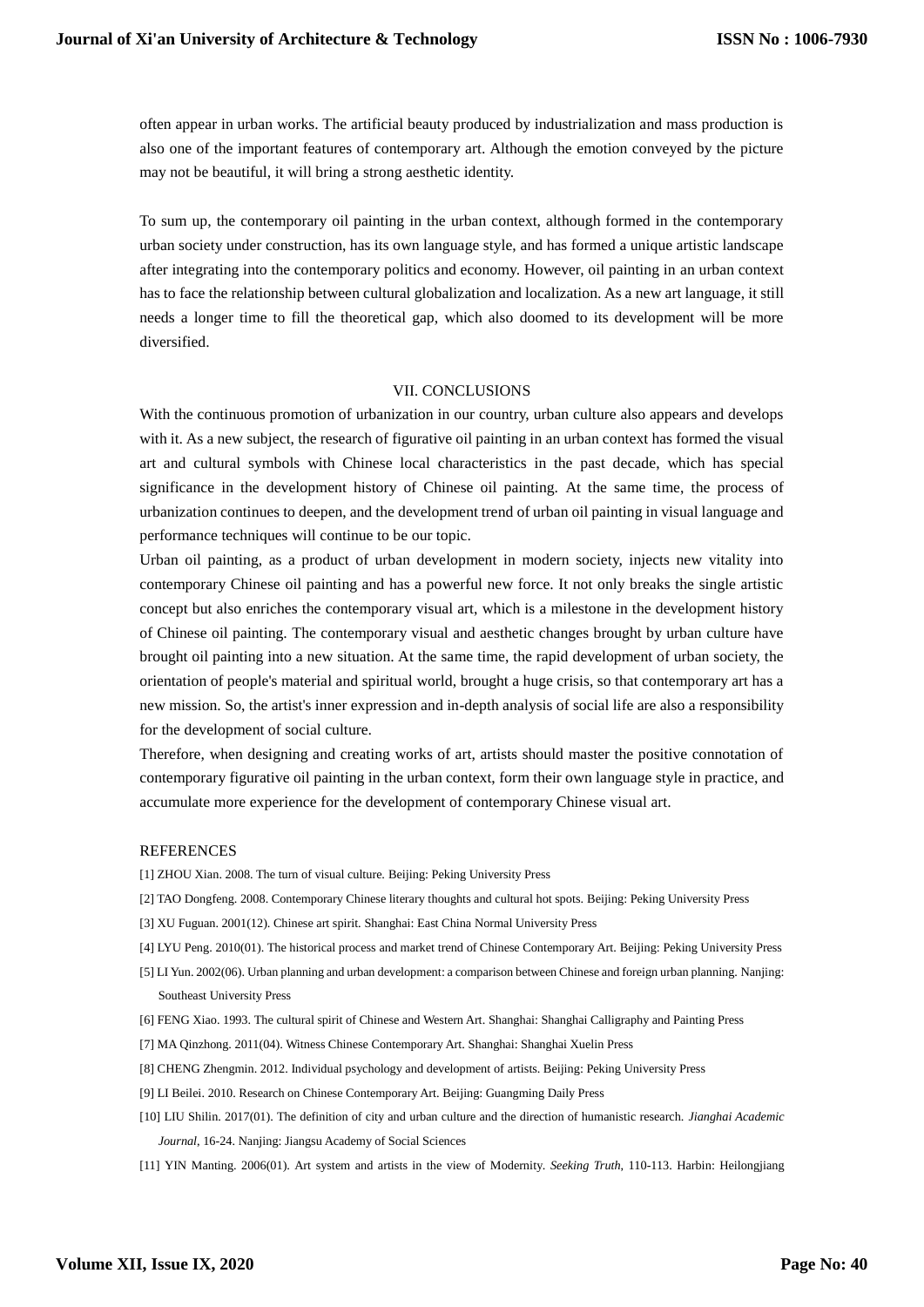University

- [12] LIU Shilin and WANG Hongyue. 2010(06). Criticism of urban culture and reproduction of urban people themselves. *Journal of Social Sciences*, 117-124. Shanghai: Shanghai Academy of Social Sciences
- [13] WAN Xiaoping. 2001(05). Urban artists and urban youth in urban art. *Art Research*,61-62. Beijing: China Central Academy of Fine Arts
- [14] WEI Ge. 1999(06). The edge of the city -- the rise and development of contemporary urban art. *MeiYuan*, 03-04. Shenyang: Lu Xun Academy of Fine Arts
- [15] YANG Jinsong. 2010(05). Ideological source and practical orientation -- on visual culture and art education in the process of Urbanization. *Meiyuan*, 07-11. Shenyang: Lu Xun Academy of Fine Arts
- [16] LI Chunyan. 2018(07). The germination and expression of Feminine Consciousness -- on the creation of contemporary Chinese female oil painters. *Fine Arts*, 142-143. Beijing: Chinese artists association
- [17] Yin Jinnan, LYU Pintian and YANG Bin. 2003(03). Dialogue on "urban experience" and its refraction. *Art observation*, 42- 49. Beijing: Chinese National Academy of Arts
- [18] CHEN Xiangjie. 2006(10). The image tendency of oil painting creation. *Literary and artistic research*, 149. Beijing: Chinese National Academy of Arts
- [19] DANTO Arthur C. 2012(05). Art world. *International Aesthetics*, 344. Beijing: Theory office, Institute of literature, Chinese Academy of Social Sciences
- [20] GE Jianhui. 2013(02). The present situation of contemporary urban oil painting and the development of Chinese oil painting. *Art Panorama*, 36. Shenyang: Liaoning Fine Arts Press
- [21] MA Ran. 2009(06). The cultural tendency of Chinese contemporary oil painting in the context of Globalization. *Art Panorama*, 24. Shenyang: Liaoning Fine Arts Press
- [22] SHANG Hui. 2003(05). The art situation in the era of urban culture. *Literature and Art Criticism*, 85-87. Harbin: Heilongjiang Federation of literary and Art Circles
- [23] ZUO Zhengyao. 2007(05). Urban state: visual expression of Chinese contemporary art exhibition in the age of Urbanization. *Art Monthly*, 41-48. Nanjing: Jiangsu Art Press
- [24] JIANG Cui. 2010(02). Young artists in urban culture. *Shan Hua*, 159-161. Guiyang. Guizhou Federation of literary and Art Circles
- [25] ZHU Shuling. 2011(06). Research on the integration of the construction of national central city and Sports City in China. *Journal of Shandong institute of physical education and sports*, Jinan: Shandong sports institute
- [26] TANG Ping. 2013(04). On the documentary features of Liu Xiaodong's oil paintings. *Journal of Yunnan Art College*, 60-63. Kunming: Yunnan Arts Universit
- [27] HE Qian and XIE Sen. 2008(02). Human nature concerns of contemporary urban oil paintings in China. *Art Exploration*, 48- 49. Nanning: Guangxi Art University
- [28] ZHANG Yifeng and LIU Qing. 2017(12). On the humanity expression of contemporary urban oil painting creation. *Beauty and Times*, 23-24. Zhengzhou: Henan Institute of Aesthetics
- [29] YUAN,Yuan. 2012(11). The development of Chinese contemporary oil painting. *Beauty and Times*, 57-58. Zhengzhou: Henan Institute of Aesthetics
- [30] PENG Jiping. 2013(01). Thinking and Research on Contemporary Chinese urban oil painting. *Times Report*, 222-224. Zhengzhou: Henan Federation of literary and Art Circles
- [31] GUO Zhengshan. 2002(03). On the urban complex of contemporary oil painting. *Journal of Hubei Academy of Fine Arts*, 04- 05. Wuchang: Hubei Academy of Fine Arts
- [32] JIANG Yanbing. 2005(01). An analysis of the present situation of contemporary Chinese oil painting. *Journal of Changchun Normal University*, 155-157, ChangChun: Changchun Normal University
- [33] Chen Lishuang. 2008(01). Artistic creation from the perspective of consumption culture. *Art Education*, 31. Beijing: China